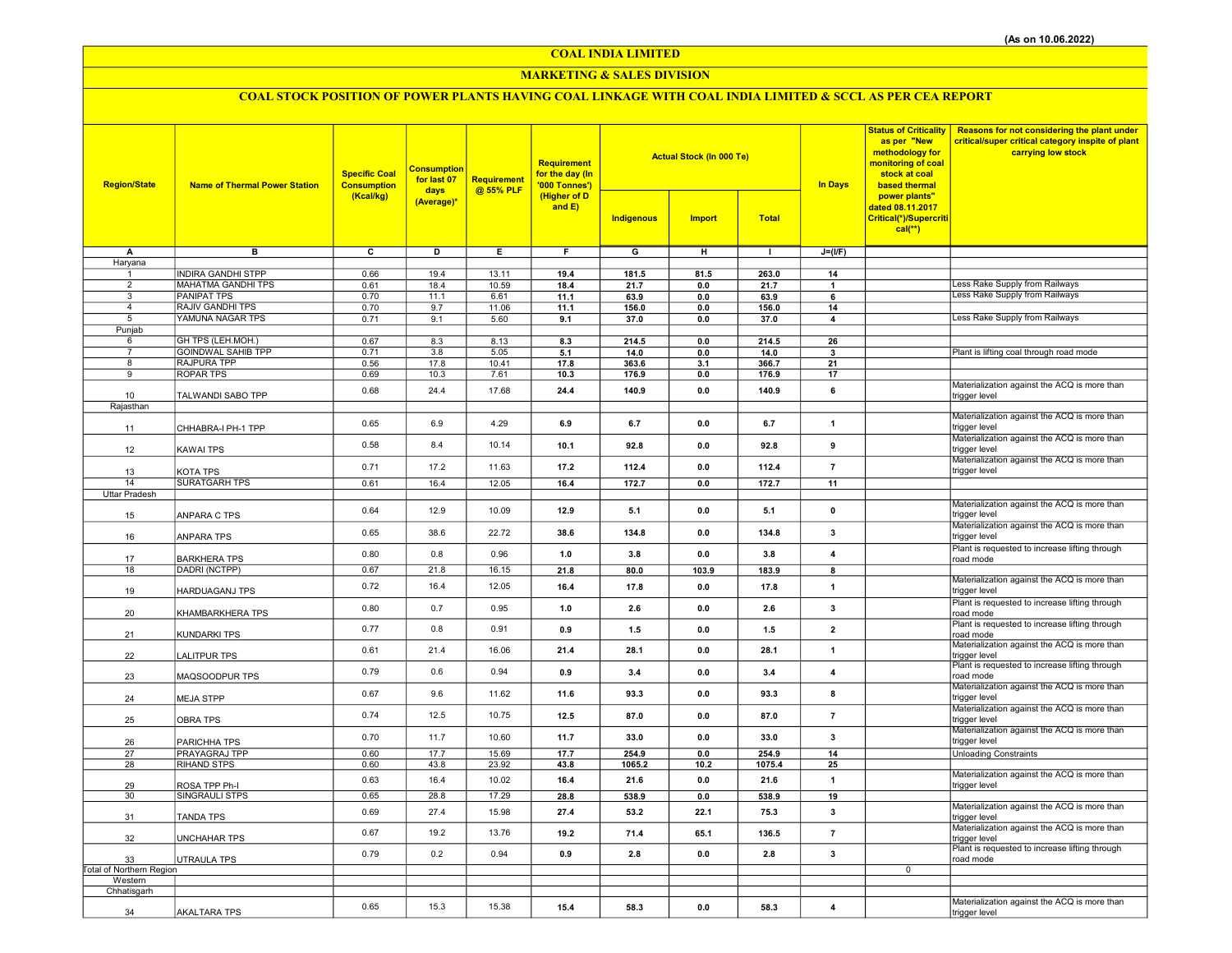### COAL INDIA LIMITED

### MARKETING & SALES DIVISION

## COAL STOCK POSITION OF POWER PLANTS HAVING COAL LINKAGE WITH COAL INDIA LIMITED & SCCL AS PER CEA REPORT

| <b>Region/State</b>  | <b>Name of Thermal Power Station</b>   | <b>Specific Coal</b><br><b>Consumption</b><br>(Kcal/kg) | <b>Consumption</b><br>for last 07<br>days<br>(Average)* | <b>Requirement</b><br>@ 55% PLF | Requirement<br>for the day (In<br>'000 Tonnes')<br>(Higher of D<br>and $E$ ) |                | <b>Actual Stock (In 000 Te)</b> |              | <b>Status of Criticality</b><br>as per "New<br>methodology for<br>monitoring of coal<br>stock at coal<br><b>In Days</b><br>based thermal | Reasons for not considering the plant under<br>critical/super critical category inspite of plant<br>carrying low stock |                                                                                                               |
|----------------------|----------------------------------------|---------------------------------------------------------|---------------------------------------------------------|---------------------------------|------------------------------------------------------------------------------|----------------|---------------------------------|--------------|------------------------------------------------------------------------------------------------------------------------------------------|------------------------------------------------------------------------------------------------------------------------|---------------------------------------------------------------------------------------------------------------|
|                      |                                        |                                                         |                                                         |                                 |                                                                              | Indigenous     | <b>Import</b>                   | <b>Total</b> |                                                                                                                                          | power plants"<br>dated 08.11.2017<br>Critical(*)/Supercriti<br>$cal(**)$                                               |                                                                                                               |
| А                    | в                                      | $\overline{c}$                                          | D                                                       | E                               | F                                                                            | $\overline{G}$ | $\overline{H}$                  | $\mathbf{I}$ | $J=(I/F)$                                                                                                                                |                                                                                                                        |                                                                                                               |
| 35                   | <b>BALCO TPS</b>                       | 0.74                                                    | 4.6                                                     | 5.83                            | 5.8                                                                          | 11.0           | 3.1                             | 14.1         | $\overline{2}$                                                                                                                           |                                                                                                                        | Plant under maintenance                                                                                       |
| 36                   | <b>BANDAKHAR TPP</b>                   | 0.70                                                    | 4.7                                                     | 2.78                            | 4.7                                                                          | 32.6           | 0.0                             | 32.6         | $\overline{7}$                                                                                                                           |                                                                                                                        | Materialization against the ACQ is more than<br>trigger level<br>Materialization against the ACQ is more than |
| 37                   | <b>BARADARHA TPS</b>                   | 0.75                                                    | 19.2                                                    | 11.88                           | 19.2                                                                         | 102.0          | 0.0                             | 102.0        | 5                                                                                                                                        |                                                                                                                        | trigger level                                                                                                 |
| 38                   | <b>BHILAI TPS</b>                      | 0.76                                                    | 8.6                                                     | 4.99                            | 8.6                                                                          | 131.7          | 3.1                             | 134.8        | 16                                                                                                                                       |                                                                                                                        | Materialization against the ACQ is more than                                                                  |
| 39<br>40             | <b>BINJKOTE TPP</b><br><b>DSPM TPS</b> | 0.75<br>0.72                                            | 0.0<br>6.4                                              | 5.91<br>4.74                    | 5.9<br>6.4                                                                   | 34.2<br>96.3   | 0.0<br>0.0                      | 34.2<br>96.3 | 6<br>15                                                                                                                                  |                                                                                                                        | trigger level                                                                                                 |
| 41                   | <b>KORBA STPS</b>                      | 0.66                                                    | 32.9                                                    | 22.82                           | 32.9                                                                         | 570.5          | 0.0                             | 570.5        | 17                                                                                                                                       |                                                                                                                        |                                                                                                               |
| 42                   | <b>KORBA-WEST TPS</b>                  | 0.77                                                    | 18.6                                                    | 13.55                           | 18.6                                                                         | 269.2          | 0.0                             | 269.2        | 14                                                                                                                                       |                                                                                                                        |                                                                                                               |
| 43                   | <b>LARA TPP</b>                        | 0.70                                                    | 27.0                                                    | 14.77                           | 27.0                                                                         | 153.8          | 8.0                             | 161.9        | 6                                                                                                                                        |                                                                                                                        |                                                                                                               |
| 44                   | NAWAPARA TPP                           | 0.79                                                    | 4.8                                                     | 6.28                            | 6.3                                                                          | 47.5           | 0.0                             | 47.5         | 8                                                                                                                                        |                                                                                                                        | Materialization against the ACQ is more than<br>trigger level                                                 |
| 45                   | PATHADI TPP                            | 0.69                                                    | 6.4                                                     | 5.43                            | 6.4                                                                          | 37.6           | 0.0                             | 37.6         | 6                                                                                                                                        |                                                                                                                        |                                                                                                               |
| 46                   | <b>SIPAT STPS</b>                      | 0.67                                                    | 37.1                                                    | 26.38                           | 37.1                                                                         | 351.8          | 11.6                            | 363.4        | 10                                                                                                                                       |                                                                                                                        |                                                                                                               |
| 47                   | <b>TAMNAR TPP</b>                      | 0.82                                                    | 34.4                                                    | 25.98                           | 34.4                                                                         | 43.3           | 0.0                             | 43.3         | $\mathbf{1}$                                                                                                                             |                                                                                                                        | Materialization against the ACQ is more than<br>trigger level                                                 |
|                      |                                        | 0.77                                                    | 15.1                                                    | 14.56                           | 15.1                                                                         | 58.7           | 0.0                             | 58.7         | $\overline{\mathbf{4}}$                                                                                                                  |                                                                                                                        | Materialization against the ACQ is more than                                                                  |
| 48<br>Gujarat        | UCHPINDA TPP                           |                                                         |                                                         |                                 |                                                                              |                |                                 |              |                                                                                                                                          |                                                                                                                        | trigger level                                                                                                 |
|                      |                                        |                                                         |                                                         |                                 |                                                                              |                |                                 |              |                                                                                                                                          |                                                                                                                        | Materialization against the ACQ is more than                                                                  |
| 49                   | <b>GANDHI NAGAR TPS</b>                | 0.67                                                    | 7.0                                                     | 5.55                            | 7.0                                                                          | 28.9           | 0.6                             | 29.5         | $\boldsymbol{4}$                                                                                                                         |                                                                                                                        | trigger level<br>Materialization against the ACQ is more than                                                 |
| 50                   | SABARMATI (D-F STATIONS)               | 0.57                                                    | 4.3                                                     | 2.70                            | 4.3                                                                          | 6.8            | 75.9                            | 82.7         | 6                                                                                                                                        |                                                                                                                        | trigger level<br>Materialization against the ACQ is more than                                                 |
| 51                   | <b>UKAI TPS</b>                        | 0.68                                                    | 13.4                                                    | 10.01                           | 13.4                                                                         | 45.1           | 0.0                             | 45.1         | 3                                                                                                                                        |                                                                                                                        | trigger level<br>Materialization against the ACQ is more than                                                 |
| 52<br>Madhya Pradesh | <b>WANAKBORI TPS</b>                   | 0.68                                                    | 26.5                                                    | 20.45                           | 26.5                                                                         | 158.9          | 0.0                             | 158.9        | 6                                                                                                                                        |                                                                                                                        | trigger level                                                                                                 |
| 53                   | AMARKANTAK EXT TPS                     | 0.65                                                    | 3.1                                                     | 1.81                            | 3.1                                                                          | 28.2           | 0.0                             | 28.2         | 9                                                                                                                                        |                                                                                                                        |                                                                                                               |
| 54                   | ANUPPUR TPP                            | 0.70                                                    | 16.6                                                    | 11.14                           | 16.6                                                                         | 110.6          | 9.5                             | 120.1        | $\overline{7}$                                                                                                                           |                                                                                                                        |                                                                                                               |
| 55                   | <b>BINA TPS</b>                        | 0.72                                                    | 6.1                                                     | 4.77                            | 6.1                                                                          | 43.0           | 0.0                             | 43.0         | $\overline{7}$                                                                                                                           |                                                                                                                        | Materialization against the ACQ is more than<br>trigger level                                                 |
| 56                   | <b>GADARWARA TPP</b>                   | 0.64                                                    | 21.3                                                    | 13.61                           | 21.3                                                                         | 80.6           | 11.9                            | 92.6         | $\overline{\mathbf{4}}$                                                                                                                  |                                                                                                                        | Materialization against the ACQ is more than<br>trigger level                                                 |
| 57                   | <b>KHARGONE STPP</b>                   | 0.61                                                    | 13.3                                                    | 10.56                           | 13.3                                                                         | 116.7          | 26.0                            | 142.7        | 11                                                                                                                                       |                                                                                                                        |                                                                                                               |
| 58                   | SANJAY GANDHI TPS                      | 0.77                                                    | 17.8                                                    | 13.63                           | 17.8                                                                         | 41.4           | 0.0                             | 41.4         | $\overline{2}$                                                                                                                           |                                                                                                                        | Non payment of dues                                                                                           |
| 59                   | <b>SATPURA TPS</b>                     | 0.65                                                    | 7.2                                                     | 11.47                           | 11.5                                                                         | 178.4          | 0.0                             | 178.4        | 16                                                                                                                                       |                                                                                                                        |                                                                                                               |
| 60                   | <b>SEIONI TPP</b>                      | 0.62                                                    | 5.9                                                     | 4.91                            | 5.9                                                                          | 87.0           | 0.0                             | 87.0         | 15                                                                                                                                       |                                                                                                                        | Materialization against the ACQ is more than<br>trigger level                                                 |
| 61                   | SHREE SINGAJI TPP                      | 0.73                                                    | 27.5                                                    | 24.31                           | 27.5                                                                         | 269.1          | 0.0                             | 269.1        | 10                                                                                                                                       |                                                                                                                        | Non Payment of Dues                                                                                           |
| 62                   | <b>VINDHYACHAL STPS</b>                | 0.67                                                    | 61.5                                                    | 42.33                           | 61.5                                                                         | 1567.8         | 0.0                             | 1567.8       | 25                                                                                                                                       |                                                                                                                        |                                                                                                               |
| Maharashtra          | <b>AMRAVATI TPS</b>                    | 0.65                                                    | 16.1                                                    | 11.60                           | 16.1                                                                         | 54.3           | 0.0                             | 54.3         | $\mathbf{3}$                                                                                                                             |                                                                                                                        | Materialization against the ACQ is more than<br>trigger level                                                 |
| 63<br>64             | <b>BHUSAWAL TPS</b>                    | 0.77                                                    | 19.3                                                    | 12.31                           | 19.3                                                                         | 57.5           | 0.2                             | 57.7         | $\overline{\mathbf{3}}$                                                                                                                  |                                                                                                                        | Non payment of dues                                                                                           |
| 65                   | <b>BUTIBORI TPP</b>                    | 0.67                                                    | 0.0                                                     | 5.31                            | 5.3                                                                          | 59.7           | 0.0                             | 59.7         | 11                                                                                                                                       |                                                                                                                        |                                                                                                               |
| 66                   | CHANDRAPUR(MAHARASHTRA) STPS           | 0.79                                                    | 40.1                                                    | 30.35                           | 40.1                                                                         | 242.7          | 0.0                             | 242.7        | 6                                                                                                                                        |                                                                                                                        | Non payment of dues                                                                                           |
| 67                   | DAHANU TPS                             | 0.60                                                    | 6.5                                                     | 3.96                            | 6.5                                                                          | 9.9            | 1.8                             | 11.7         | $\overline{\mathbf{2}}$                                                                                                                  |                                                                                                                        | Materialization against the ACQ is more than<br>trigger level                                                 |
| 68                   | DHARIWAL TPP                           | 0.68                                                    | 8.7                                                     | 5.40                            | 8.7                                                                          | 46.3           | 0.0                             | 46.3         | 5                                                                                                                                        |                                                                                                                        | Materialization against the ACQ is more than<br>trigger level                                                 |
| 69                   | <b>GMR WARORA TPS</b>                  | 0.67                                                    | 9.1                                                     | 5.28                            | 9.1                                                                          | 94.4           | 0.0                             | 94.4         | 10                                                                                                                                       |                                                                                                                        |                                                                                                               |
| 70                   | KHAPARKHEDA TPS                        | 0.87                                                    | 18.8                                                    | 15.37                           | 18.8                                                                         | 106.2          | 0.0                             | 106.2        | 6                                                                                                                                        |                                                                                                                        | Materialization against the ACQ is more than<br>trigger level                                                 |
| 71                   | <b>KORADI TPS</b>                      | 0.73                                                    | 31.4                                                    | 20.96                           | 31.4                                                                         | 100.0          | 0.0                             | 100.0        | $\overline{\mathbf{3}}$                                                                                                                  |                                                                                                                        | Non payment of dues                                                                                           |
| 72                   | <b>MAUDA TPS</b>                       | 0.71                                                    | 30.8                                                    | 21.75                           | 30.8                                                                         | 112.1          | 46.8                            | 158.8        | 5                                                                                                                                        |                                                                                                                        | Materialization against the ACQ is more than<br>trigger level                                                 |
| 73                   | <b>NASIK TPS</b>                       | 0.83                                                    | 8.7                                                     | 6.93                            | 8.7                                                                          | 60.7           | 17.7                            | 78.5         | $\overline{9}$                                                                                                                           |                                                                                                                        | Non payment of dues                                                                                           |
| 74                   | <b>PARAS TPS</b>                       | 0.76                                                    | 7.4                                                     | 5.01                            | 7.4                                                                          | 90.0           | 0.0                             | 90.0         | 12                                                                                                                                       |                                                                                                                        |                                                                                                               |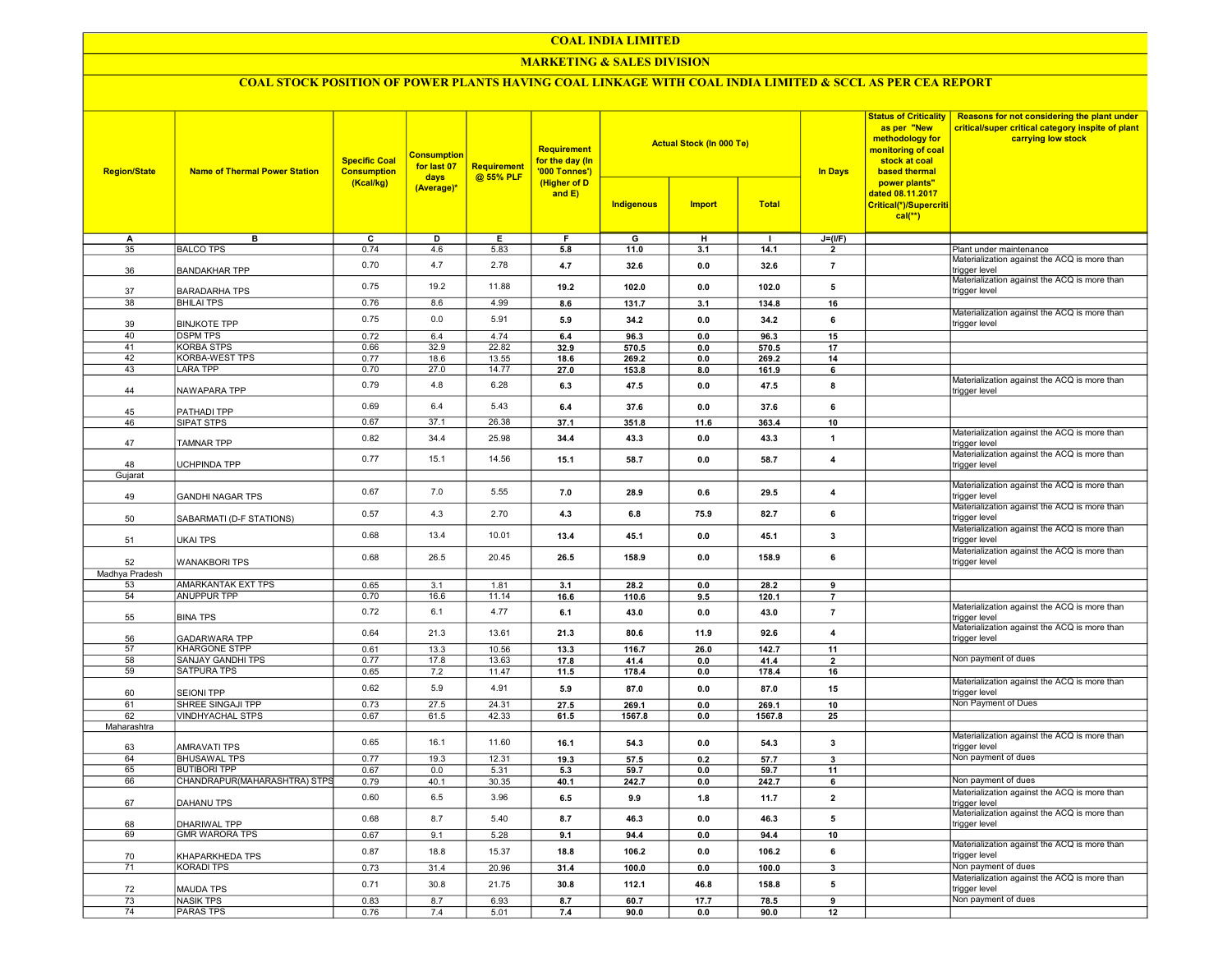### COAL INDIA LIMITED

### **MARKETING & SALES DIVISION**

# COAL STOCK POSITION OF POWER PLANTS HAVING COAL LINKAGE WITH COAL INDIA LIMITED & SCCL AS PER CEA REPORT

| <b>Region/State</b>             | <b>Name of Thermal Power Station</b> | <b>Specific Coal</b><br><b>Consumption</b> | <b>Consumption</b><br>for last 07<br>days<br>(Average)* | <b>Requirement</b><br>@ 55% PLF | <b>Requirement</b><br>for the day (In<br>'000 Tonnes')<br>(Higher of D<br>and $E$ ) |            | <b>Actual Stock (In 000 Te)</b> |              | <b>Status of Criticality</b><br>as per "New<br>methodology for<br>monitoring of coal<br>stock at coal<br><b>In Days</b><br>based thermal | Reasons for not considering the plant under<br>critical/super critical category inspite of plant<br>carrying low stock |                                                               |
|---------------------------------|--------------------------------------|--------------------------------------------|---------------------------------------------------------|---------------------------------|-------------------------------------------------------------------------------------|------------|---------------------------------|--------------|------------------------------------------------------------------------------------------------------------------------------------------|------------------------------------------------------------------------------------------------------------------------|---------------------------------------------------------------|
|                                 |                                      | (Kcal/kg)                                  |                                                         |                                 |                                                                                     | Indigenous | <b>Import</b>                   | <b>Total</b> |                                                                                                                                          | power plants"<br>dated 08.11.2017<br>Critical(*)/Supercriti<br>$cal(**)$                                               |                                                               |
| A                               | в                                    | C                                          | D                                                       | Е.                              | F.                                                                                  | G          | н                               | п.           | $J=(I/F)$                                                                                                                                |                                                                                                                        |                                                               |
| 75                              | <b>PARLITPS</b>                      | 0.67                                       | 8.6                                                     | 6.60                            | 8.6                                                                                 | 102.3      | 0.0                             | 102.3        | 12                                                                                                                                       |                                                                                                                        |                                                               |
| 76                              | <b>SOLAPUR STPS</b>                  | 0.62                                       | 12.1                                                    | 10.88                           | 12.1                                                                                | 138.4      | 47.9                            | 186.4        | 15                                                                                                                                       |                                                                                                                        |                                                               |
| 77                              | <b>TIRORA TPS</b>                    | 0.66                                       | 47.1                                                    | 28.54                           | 47.1                                                                                | 185.3      | 0.0                             | 185.3        | 4                                                                                                                                        |                                                                                                                        | Materialization against the ACQ is more than<br>trigger level |
| 78                              | WARDHA WARORA TPP                    | 0.65                                       | 5.6                                                     | 4.60                            | 5.6                                                                                 | 143.8      | 0.0                             | 143.8        | 25                                                                                                                                       |                                                                                                                        |                                                               |
| Total of Western Region         |                                      |                                            |                                                         |                                 |                                                                                     |            |                                 |              |                                                                                                                                          | 0                                                                                                                      |                                                               |
| Southern                        |                                      |                                            |                                                         |                                 |                                                                                     |            |                                 |              |                                                                                                                                          |                                                                                                                        |                                                               |
| Andhra Pradesh                  |                                      |                                            |                                                         |                                 |                                                                                     |            |                                 |              |                                                                                                                                          |                                                                                                                        |                                                               |
| 79                              | DAMODARAM SANJEEVAIAH TPS            | 0.64                                       | 5.2                                                     | 13.52                           | 13.5                                                                                | 266.2      | 0.0                             | 266.2        | 20                                                                                                                                       |                                                                                                                        |                                                               |
|                                 |                                      |                                            |                                                         |                                 |                                                                                     |            |                                 |              |                                                                                                                                          |                                                                                                                        | Materialization against the ACQ is more than                  |
| 80                              | Dr. N.TATA RAO TPS                   | 0.80                                       | 25.5                                                    | 18.48                           | 25.5                                                                                | 150.4      | 0.0                             | 150.4        | 6                                                                                                                                        |                                                                                                                        | trigger level                                                 |
| 81                              | PAINAMPURAM TPP                      | 0.61                                       | 9.2                                                     | 10.55                           | 10.6                                                                                | 60.7       | 127.4                           | 188.1        | 18                                                                                                                                       |                                                                                                                        | Materialization against the ACQ is more than<br>trigger level |
| 82                              | RAYALASEEMA TPS                      | 0.75                                       | 21.6                                                    | 16.34                           | 21.6                                                                                | 26.6       | 0.0                             | 26.6         | $\overline{\mathbf{1}}$                                                                                                                  |                                                                                                                        | Materialization against the ACQ is more than<br>trigger level |
| 83                              | <b>SIMHADRI</b>                      | 0.77                                       | 22.0                                                    | 20.40                           | 22.0                                                                                | 356.6      | 194.7                           | 551.3        | 25                                                                                                                                       |                                                                                                                        |                                                               |
|                                 |                                      | 0.55                                       | 14.5                                                    | 9.56                            | 14.5                                                                                | 0.6        | 264.9                           | 265.5        | 18                                                                                                                                       |                                                                                                                        | Materialization against the ACQ is more than                  |
| 84<br>85                        | <b>SGPL TPP</b><br><b>VIZAG TPP</b>  | 0.75                                       | 8.4                                                     | 10.23                           | 10.2                                                                                | 79.8       | 0.0                             | 79.8         | 8                                                                                                                                        |                                                                                                                        | trigger level<br>Less Supply of rakes from Railways           |
| Karnataka                       |                                      |                                            |                                                         |                                 |                                                                                     |            |                                 |              |                                                                                                                                          |                                                                                                                        |                                                               |
| 86                              | <b>BELLARY TPS</b>                   | 0.66                                       | 21.8                                                    | 14.82                           | 21.8                                                                                | 117.1      | 0.0                             | 117.1        | 5                                                                                                                                        |                                                                                                                        | Materialization against the ACQ is more than                  |
| 87                              | <b>KUDGI STPP</b>                    | 0.59                                       | 22.3                                                    | 18.81                           | 22.3                                                                                | 209.3      | 10.9                            | 220.2        | 10                                                                                                                                       |                                                                                                                        | trigger level                                                 |
|                                 |                                      |                                            |                                                         |                                 |                                                                                     |            |                                 |              |                                                                                                                                          |                                                                                                                        | Materialization against the ACQ is more than                  |
| 88                              | <b>RAICHUR TPS</b>                   | 0.71                                       | 23.2                                                    | 16.05                           | 23.2                                                                                | 32.3       | 0.0                             | 32.3         | $\overline{1}$                                                                                                                           |                                                                                                                        | trigger level                                                 |
| 89                              | <b>YERMARUS TPP</b>                  | 0.61                                       | 16.5                                                    | 12.91                           | 16.5                                                                                | 110.1      | 0.0                             | 110.1        | $\overline{7}$                                                                                                                           |                                                                                                                        |                                                               |
| <b>Tamil Nadu</b>               |                                      |                                            |                                                         |                                 |                                                                                     |            |                                 |              |                                                                                                                                          |                                                                                                                        |                                                               |
| 90                              | <b>METTUR TPS</b>                    | 0.81                                       | 12.7                                                    | 8.97                            | 12.7                                                                                | 127.3      | 0.0                             | 127.3        | 10                                                                                                                                       |                                                                                                                        |                                                               |
| 91                              | <b>METTUR TPS - II</b>               | 0.78                                       | 7.6                                                     | 6.20                            | 7.6                                                                                 | 58.5       | 0.0                             | 58.5         | 8                                                                                                                                        |                                                                                                                        | Materialization against the ACQ is more than<br>trigger level |
| 92                              | NORTH CHENNAI TPS                    | 0.96                                       | 25.0                                                    | 23.11                           | 25.0                                                                                | 108.9      | 65.1                            | 174.1        | $\overline{7}$                                                                                                                           |                                                                                                                        | Materialization against the ACQ is more than<br>trigger level |
| 93                              | <b>TUTICORIN TPS</b>                 | 0.93                                       | 15.2                                                    | 12.84                           | 15.2                                                                                | 103.4      | 0.0                             | 103.4        | $\overline{7}$                                                                                                                           |                                                                                                                        | Materialization against the ACQ is more than<br>trigger level |
| 94                              | <b>VALLUR TPP</b>                    | 0.75                                       | 23.4                                                    | 14.94                           | 23.4                                                                                | 124.2      | 49.1                            | 173.3        | $\overline{7}$                                                                                                                           |                                                                                                                        |                                                               |
| Telangana                       |                                      |                                            |                                                         |                                 |                                                                                     |            |                                 |              |                                                                                                                                          |                                                                                                                        |                                                               |
| 95                              | <b>BHADRADRI TPP</b>                 | 0.60                                       | 10.2                                                    | 8.55                            | 10.2                                                                                | 144.6      | 0.0                             | 144.6        | 14                                                                                                                                       |                                                                                                                        |                                                               |
| 96                              | <b>KAKATIYA TPS</b>                  | 0.58                                       | 7.6                                                     | 8.38                            | 8.4                                                                                 | 243.7      | 0.0                             | 243.7        | 29                                                                                                                                       |                                                                                                                        |                                                               |
| 97                              | KOTHAGUDEM TPS (NEW)                 | 0.66                                       | 14.9                                                    | 8.72                            | 14.9                                                                                | 69.8       | 0.0                             | 69.8         | 5                                                                                                                                        |                                                                                                                        |                                                               |
| 98                              | KOTHAGUDEM TPS (STAGE-7)             | 0.50                                       | 9.6                                                     | 5.24                            | 9.6                                                                                 | 52.7       | 0.0                             | 52.7         | 6                                                                                                                                        |                                                                                                                        |                                                               |
| 99                              | RAMAGUNDEM STPS                      | 0.62                                       | 37.5                                                    | 21.26                           | 37.5                                                                                | 78.9       | 29.6                            | 108.5        | 3                                                                                                                                        |                                                                                                                        |                                                               |
| 100                             | RAMAGUNDEM-B TPS                     | 0.75                                       | 0.7                                                     | 0.62                            | 0.7                                                                                 | 12.3       | 0.0                             | 12.3         | 19                                                                                                                                       |                                                                                                                        |                                                               |
| 101                             | SINGARENI TPP                        | 0.58                                       | 15.6                                                    | 9.16                            | 15.6                                                                                | 95.5       | 0.0                             | 95.5         | 6                                                                                                                                        |                                                                                                                        |                                                               |
| <b>Total of Southern Region</b> |                                      |                                            |                                                         |                                 |                                                                                     |            |                                 |              |                                                                                                                                          | 0                                                                                                                      |                                                               |
| Eastern                         |                                      |                                            |                                                         |                                 |                                                                                     |            |                                 |              |                                                                                                                                          |                                                                                                                        |                                                               |
| Bihar                           |                                      |                                            |                                                         |                                 |                                                                                     |            |                                 |              |                                                                                                                                          |                                                                                                                        |                                                               |
| 102                             | <b>BARAUNI TPS</b>                   | 0.63                                       | 5.9                                                     | 5.93                            | 5.9                                                                                 | 78.5       | 0.0                             | 78.5         | 13                                                                                                                                       |                                                                                                                        |                                                               |
| 103                             | <b>BARH I</b>                        | 0.56                                       | 8.3                                                     | 4.87                            | 8.3                                                                                 | 72.5       | 0.0                             | 72.5         | 9                                                                                                                                        |                                                                                                                        |                                                               |
| 104<br>105                      | <b>BARH II</b><br>KAHALGAON TPS      | 0.66                                       | 16.6                                                    | 11.43                           | 16.6                                                                                | 145.0      | 0.0                             | 145.0        | 9                                                                                                                                        |                                                                                                                        |                                                               |
|                                 |                                      | 0.75                                       | 33.2                                                    | 23.08                           | 33.2                                                                                | 293.7      | 0.0                             | 293.7        | 9                                                                                                                                        |                                                                                                                        | Materialization against the ACQ is more than                  |
| 106                             | <b>MUZAFFARPUR TPS</b>               | 0.73                                       | 6.3                                                     | 3.73                            | 6.3                                                                                 | 23.4       | 0.0                             | 23.4         | 4                                                                                                                                        |                                                                                                                        | trigger level                                                 |
| 107                             | NABINAGAR STPP                       | 0.61                                       | 26.0                                                    | 15.90                           | 26.0                                                                                | 63.7       | 18.9                            | 82.7         | 3                                                                                                                                        |                                                                                                                        |                                                               |
| 108                             | NABINAGAR TPP                        | 0.69                                       | 14.5                                                    | 9.16                            | 14.5                                                                                | 71.7       | 0.0                             | 71.7         | 5                                                                                                                                        |                                                                                                                        | Materialization against the ACQ is more than<br>trigger level |
| Jharkhand                       |                                      |                                            |                                                         |                                 |                                                                                     |            |                                 |              |                                                                                                                                          |                                                                                                                        |                                                               |
| 109                             | BOKARO TPS 'A' EXP                   | 0.58                                       | 6.4                                                     | 3.81                            | 6.4                                                                                 | 95.3       | 0.0                             | 95.3         | 15                                                                                                                                       |                                                                                                                        |                                                               |
| 110                             | CHANDRAPURA(DVC) TPS                 | 0.62                                       | 3.6                                                     | 4.07                            | 4.1                                                                                 | 146.5      | 49.5                            | 196.0        | 48                                                                                                                                       |                                                                                                                        |                                                               |
| 111                             | JOJOBERA TPS                         | 0.67                                       | 3.8                                                     | 2.13                            | 3.8                                                                                 | 74.2       | 0.0                             | 74.2         | 20                                                                                                                                       |                                                                                                                        |                                                               |
| 112                             | <b>KODARMA TPP</b>                   | 0.62                                       | 14.1                                                    | 8.19                            | 14.1                                                                                | 67.0       | 29.7                            | 96.7         | $\overline{7}$                                                                                                                           |                                                                                                                        |                                                               |
| 113                             | MAHADEV PRASAD STPP                  | 0.68                                       | 7.3                                                     | 4.85                            | 7.3                                                                                 | 54.3       | 0.0                             | 54.3         | $\overline{7}$                                                                                                                           |                                                                                                                        | Materialization against the ACQ is more than<br>trigger level |
| 114                             | <b>MAITHON RB TPP</b>                | 0.61                                       | 13.3                                                    | 8.47                            | 13.3                                                                                | 261.5      | 0.0                             | 261.5        | 20                                                                                                                                       |                                                                                                                        |                                                               |